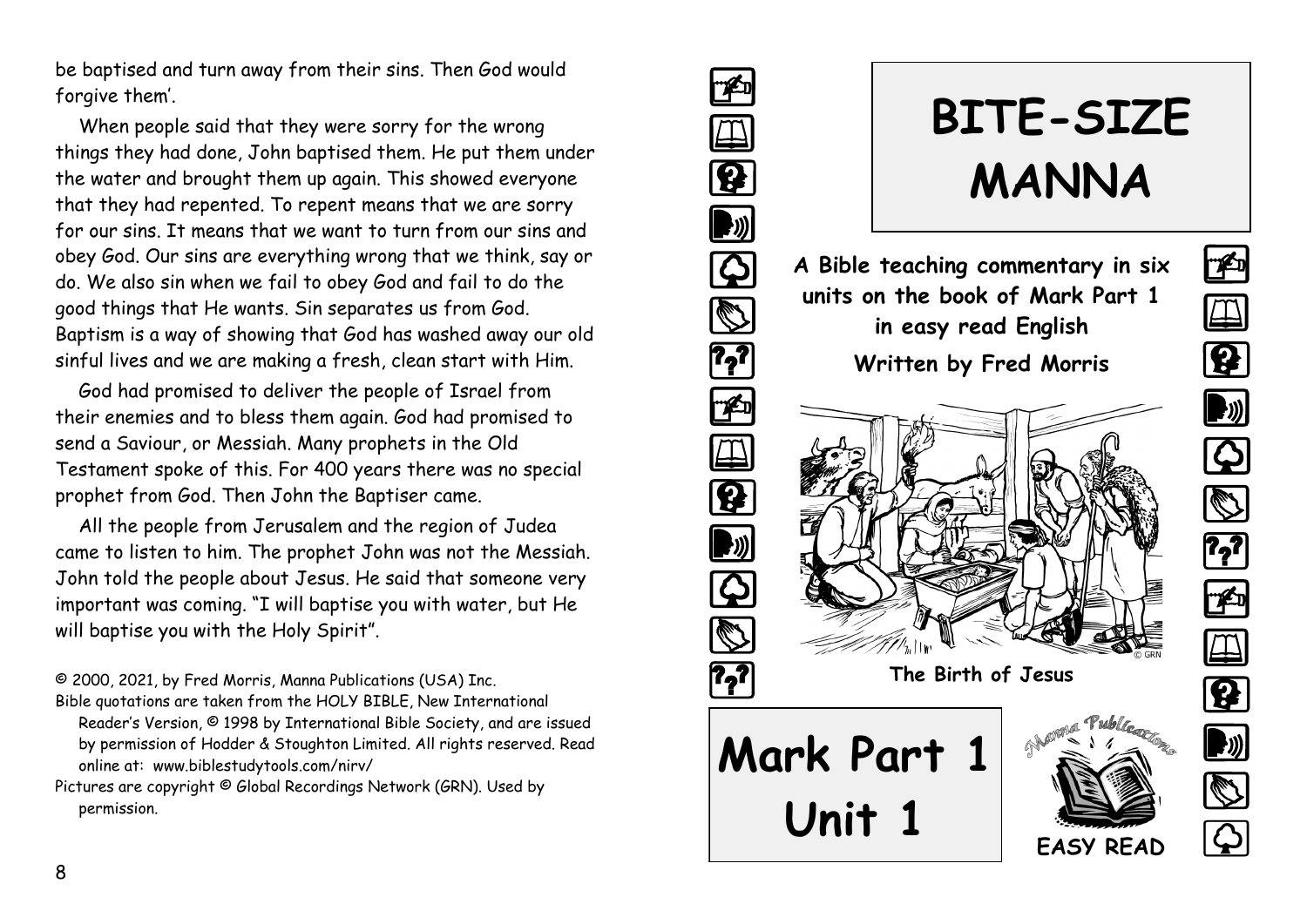### **Unit 1: Introduction and Mark 1:1 to 20**

The Good News from God written by Mark is usually known as the Gospel of Mark. It is one of four gospels in the Bible about the life of our Lord Jesus Christ. These gospels are the first four books of the New Testament part of the Bible.

A young follower of Jesus named John Mark wrote the Gospel of Mark. He wrote it several years after the crucifixion and resurrection of Jesus.

Mark was a cousin of Barnabas. After the death and resurrection of Jesus, Mark went with Paul and Barnabas to tell the Good News of Jesus in Turkey. But then he left them and went back home to Jerusalem. Paul did not want to take Mark on his next preaching trip. Barnabas took Mark with him and they went to Cyprus. Later, Paul and Mark became friends again.

Mark believed that Jesus was the Son of God. Note that Jesus often called Himself the Son of Man. God Himself spoke twice from Heaven to say that Jesus was His Son. The title Son of Man proves that the Son of God lived as a man for 33 years. It also reminded the Jews that an Old Testament prophecy said the Messiah would come as a Son of Man.

### **What Did Mark Write about Jesus?**

These first eight chapters of the Gospel of Mark tell us about the early part of the teaching and healing ministry of Jesus. The Gospel or Good News is that God loves us and He sent His Son, Jesus, to die for us. Jesus took the punishment that we deserve for our sins, so that we can be saved. He is

John the Baptiser dressed like an Old Testament prophet of God. He lived like Elijah and spoke messages from God. He fulfilled the prophecies that had been given 700 years before the birth of Jesus. They spoke about hearing the voice of a messenger calling "Prepare the way for the Lord!".



Mark used the words of these prophets to tell us about John. John was the messenger sent by the Lord God Almighty to prepare the way for His Son, the Lord Jesus Christ. John the Baptiser was not a disciple of Jesus. There was another man called John who became a disciple of Jesus.

God filled John the Baptiser with His Holy Spirit even before he was born. John came to warn people not to keep on sinning. He prepared the way for Jesus their Messiah. 'John baptised people in the desert. He preached that people should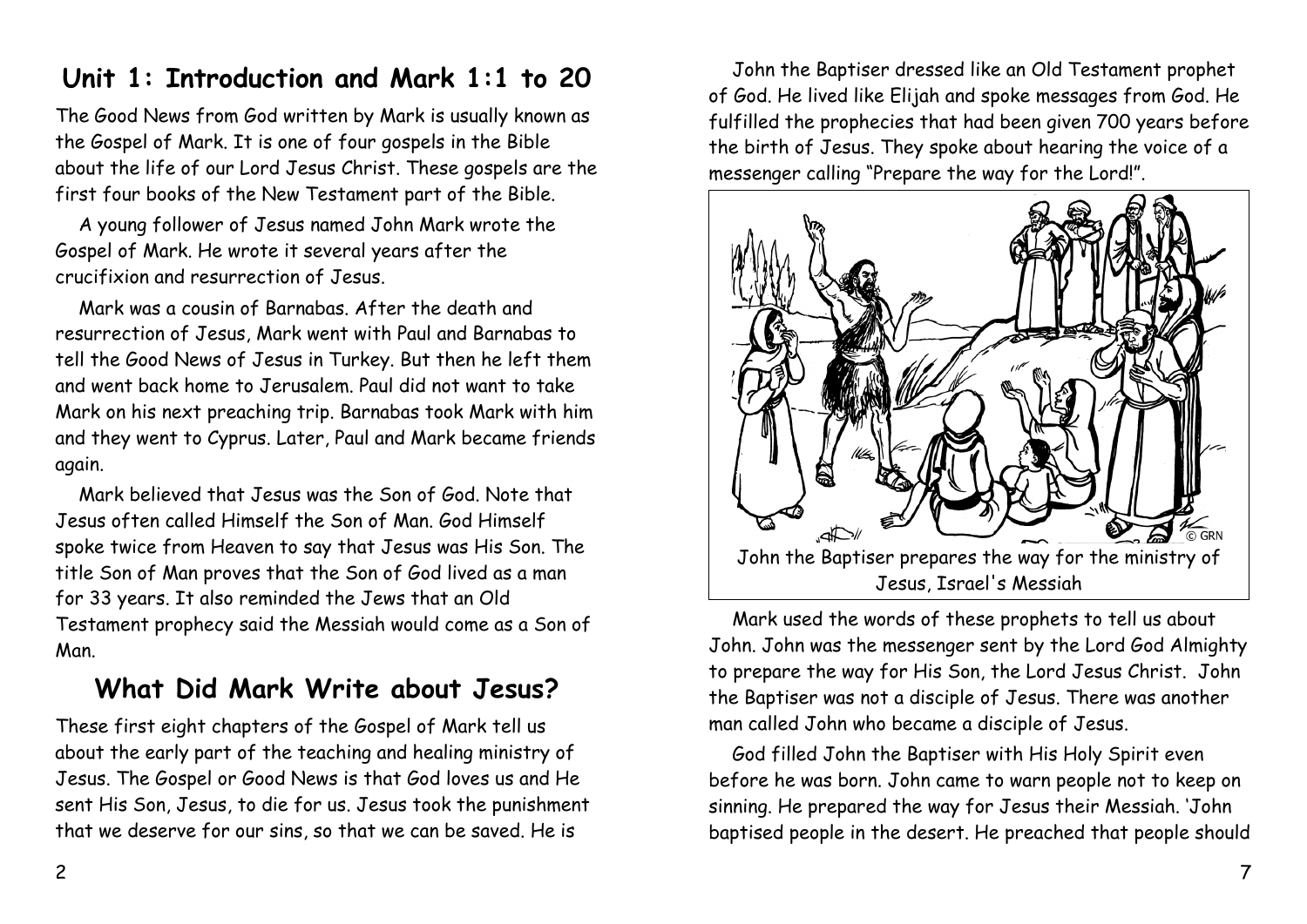30 years old. People who lived there thought He was the son of Joseph, a carpenter and builder.

Jesus became wiser as He grew older but many people could not believe that He was the Son of God. However, the prophet Simeon said that Jesus came to bring the light of God to non-Jews and Jews. The prophetess Anna said that Jesus was the Saviour and Redeemer that everyone had been waiting for. Many believed that Jesus was their Messiah and would set Israel free from the Roman kings.

# 2 **Bible Reading: Mark 1:1 to 20**

## **John the Baptiser Prepares the Way for Jesus**

In the first 13 verses of the Gospel of Mark, we read about:

- John the Baptiser, the prophet who preached in the desert.
- Jesus, the Son of God, who came from heaven.
- God, the Holy Spirit, who came upon Jesus and guided Him.
- God, the Father, who spoke from heaven.
- Satan, who came to tempt Jesus.
- The angels who helped Jesus.

The book of Luke also tells us about the birth of John the Baptiser. He was born six months earlier than Jesus. His birth was also a miracle of God because his mother was too old to have babies. But he was not the Son of God. He was the son of a human father. Mark tells us all about the plan of God for John.

our Saviour. All people everywhere who worship the Lord God Almighty and believe in the Lord Jesus Christ can be forgiven. Paul later wrote, 'If you declare with your mouth, "Jesus is Lord," and believe in your heart that God raised him from the dead, you will be saved'. They will have everlasting life with God and Jesus in Heaven.

Mark listened much to Peter speak about Jesus and about what He did. The young Mark watched and believed that Jesus was the promised Christ or Messiah. For a very long time, the Jews had been waiting for this great leader promised by God.

In this first part of the Gospel of Mark, we read about the work that Jesus did when he had reached the age of 30. This was the age when a Jewish man was allowed to teach. Jesus came to do the work of God, His Father. He healed the sick. He raised the dead. He told demon spirits to leave people. He fed the hungry. These miracles were signs that showed Jesus came from God.

Mark wanted us to know that Jesus is the Son of God. Jesus is the Good News that God will forgive our sins if we repent and believe in His Son and His sacrifice on the cross for our sins.

The Bible says that all people have sinned. We are born full of sin, so God sent His Son to clean us from that sin. The greatest thing that Jesus did was to die for us. We deserve to be punished for our sins. But Jesus was born without sin. He did not deserve to die. The Bible teaches that Jesus came to die for us, in our place. If we are sorry for our sins and believe that Jesus is the Son of God, we can be forgiven and